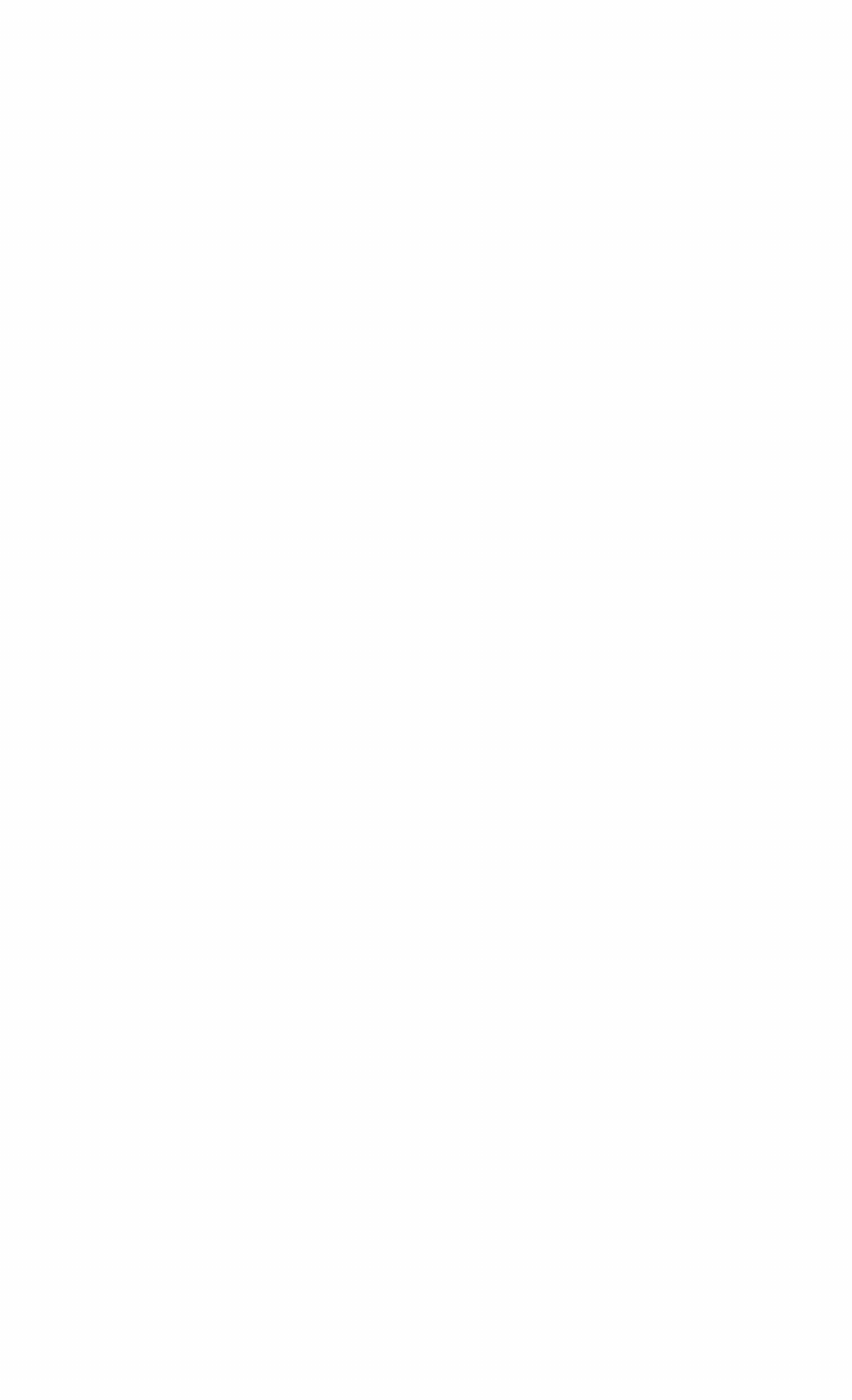| (103) Jail Commission                                    | \$ | 71.94                  |
|----------------------------------------------------------|----|------------------------|
| (104) Marketing Fund                                     | \$ | .00                    |
| (209) Litter Control                                     | \$ | 210.00                 |
| (222) E911 Fund                                          | \$ | 2,386.78               |
| (223) Self Insurance Fund                                | \$ | .00                    |
| (225) Courthouse Maintenance                             | \$ | .00                    |
| (226) Law Library                                        | S  | 119.73                 |
| (228) Fire Programs & EMS                                | S  | 225.30                 |
| (229) Forfeited Asset Sharing                            | \$ | .00                    |
| (304) CDBG Grant Fund                                    | \$ | 81.85                  |
| (305) Capital Projects Fund<br>(401) County Debt Service | \$ | 15,719.31<br>84,753.23 |
| TOTAL                                                    |    | 485,400.87             |

#### IN RE: CITIZEN COMMENTS

Mr. Bracey asked if there were any citizens signed up to speak or present who wished to address the Board during this portion of the meeting.

The following citizens came forward to address the Board:

- 1. Mrs. Geri Barefoot 7411 Frontage Road, Petersburg, Virginia - She stated this question was directly for Mr. Moody dealing with sewer sludge. She cited an article from Cornell University, which reported 328 people from 15 states who say they have gotten sick from the exposure of sludge that had been used on farmlands for fertilizer. Ms. Barefoot requested that the Board back SB 618, which deals with protecting citizens against the practice of using sewer sludge on farmlands in the county.
- 2. Mrs. Anne Scarborough Thanked Mr. Steve Beville, Animal Control Officer, for his quick response in removing an animal from her garage. She requested that the Sheriff be allowed to erect the directional sign for his office on U.S. Route 1 for the safety and benefit of persons who do not know where it is located. Mrs. Scarborough informed the Board that according to an article in the newspaper individual's social security numbers are going to be posted on a web site. She commented that they might want to include something in the legislative package to our legislators that this not be allowed.

Mr. Bracey requested that someone from the Administration staff to sit down and explain the sign situation to Mrs. Scarborough. Mr. Bowman commented he felt it would be wise to allow the Sheriff to put the sign up. He stated uniform signs are going to be made by the county but until that is done he didn't want to jeopardize a life. Mr. Bowman stated he would like to make a motion to that effect. Mr. Bracey stated this was not the time for this discussion. Mr. Bowman yielded the floor.

## IN RE: SUPERINTENDENT OF SCHOOLS - REPORT

Dr. Roger Morris, Assistant Superintendent of Schools, stated he had nothing other than the memo addressing the anticipated timeline for closure of the Dinwiddie High School, Middle School, Midway Elementary and Dinwiddie Elementary School renovation projects.

The County Administrator distributed a memo from Dr. Wise listing the items, which were value engineered out; but for which there was not enough money to complete all of them. She pointed out that this information is being provided in case a question arises later as to why something was not done that was value engineered out.

BOOK 16 PAGE 3 OCTOBER 16, 2002

C]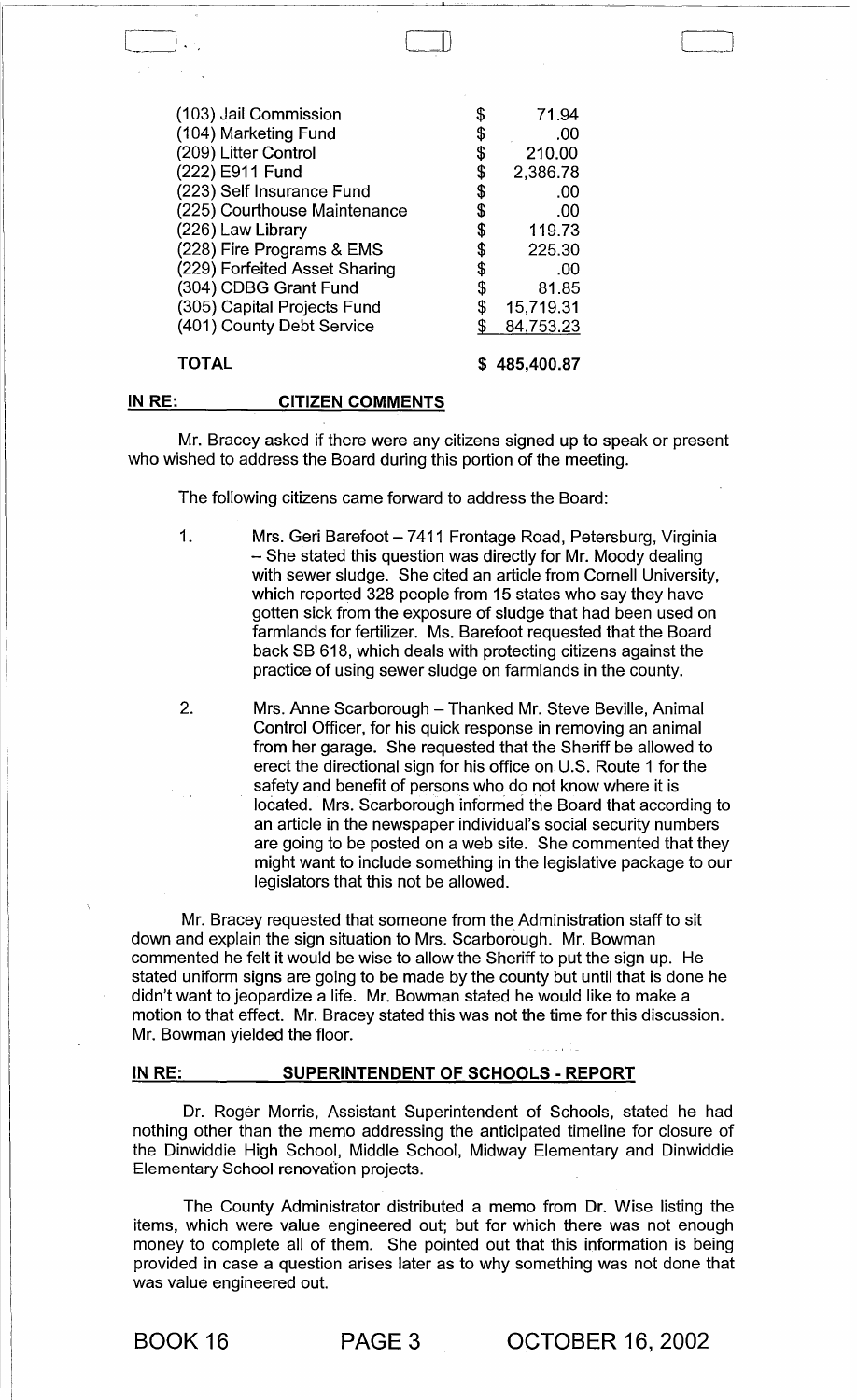# IN RE: VDOT - REPORT

Mr. Richard Caywood, Resident Engineer, Virginia Department of Transportation, came forward and presented the following update:

- 1. Six-year Plan Update November 6, 2002 a work session is planned with the Board. Hopefully it will result in a public hearing for the updated plan on December 4, 2002.
- 2. Turn Lane request for the Eastside Community Enhancement Center and the Dinwiddie Fire Station to install permanent turn lanes; that work should be completed late spring or early summer of 2003.
- 3. Pavement deterioration on Route 1 VDOT will make this a priority to repair.

#### IN RE: COMMISSIONER OF THE REVENUE - REPORT

Mrs. Deborah M. Marston, Commissioner of the Revenue, was not present.

# IN RE: TREASURER

Mr. William E. Jones, Treasurer, came forward and stated his report was in their packets for the month of September 2002.

# IN RE: TREASURER'S REQUEST FOR APPROVAL FOR FY 2003 DOG AND VEHICLE LICENSING AGENTS

Mr. William E. Jones commented as you may know, George Williams who has served the county as a dog licensing agent for roughly 20 years or longer is going out of business.

I have received a letter from the owners of Church Road Market expressing an interest in being a dog-licensing agent. Geographically it is in a better location, which is just west of the present location. He recommended approval of them as an agent and the surety bond be set at \$5,000.

In addition, he requested that the following agents be approved for the 2003 dog and vehicle licensing period:

| <b>VEHICLE AGENTS:</b> | Namozine Fire and Rescue<br><b>Wallace and Sons Grocery</b><br><b>Reams Ruritan</b><br>Wilson-Hebron-Ford Ruritan                                      |
|------------------------|--------------------------------------------------------------------------------------------------------------------------------------------------------|
| <b>DOG AGENTS:</b>     | <b>Chesdin Animal Hospital</b><br>Animal control<br><b>Wallace and Sons Grocery</b><br>Mike Barnes (to serve Old Hickory area)<br><b>Reams Ruritan</b> |

Upon Motion of Mr. Moody, Seconded by Mr. Clay, Mr. Moody, Mr. Clay, Mr. Bowman, Mr. Bracey, voting "Aye",

BE IT RESOLVED by the Board of Supervisors of Dinwiddie County, Virginia that approval is granted for the Treasurer's Office to add Church Road Market as a dog licensing agent with a surety bond of \$5,000; and



BOOK 16 PAGE 4 OCTOBER 16, 2002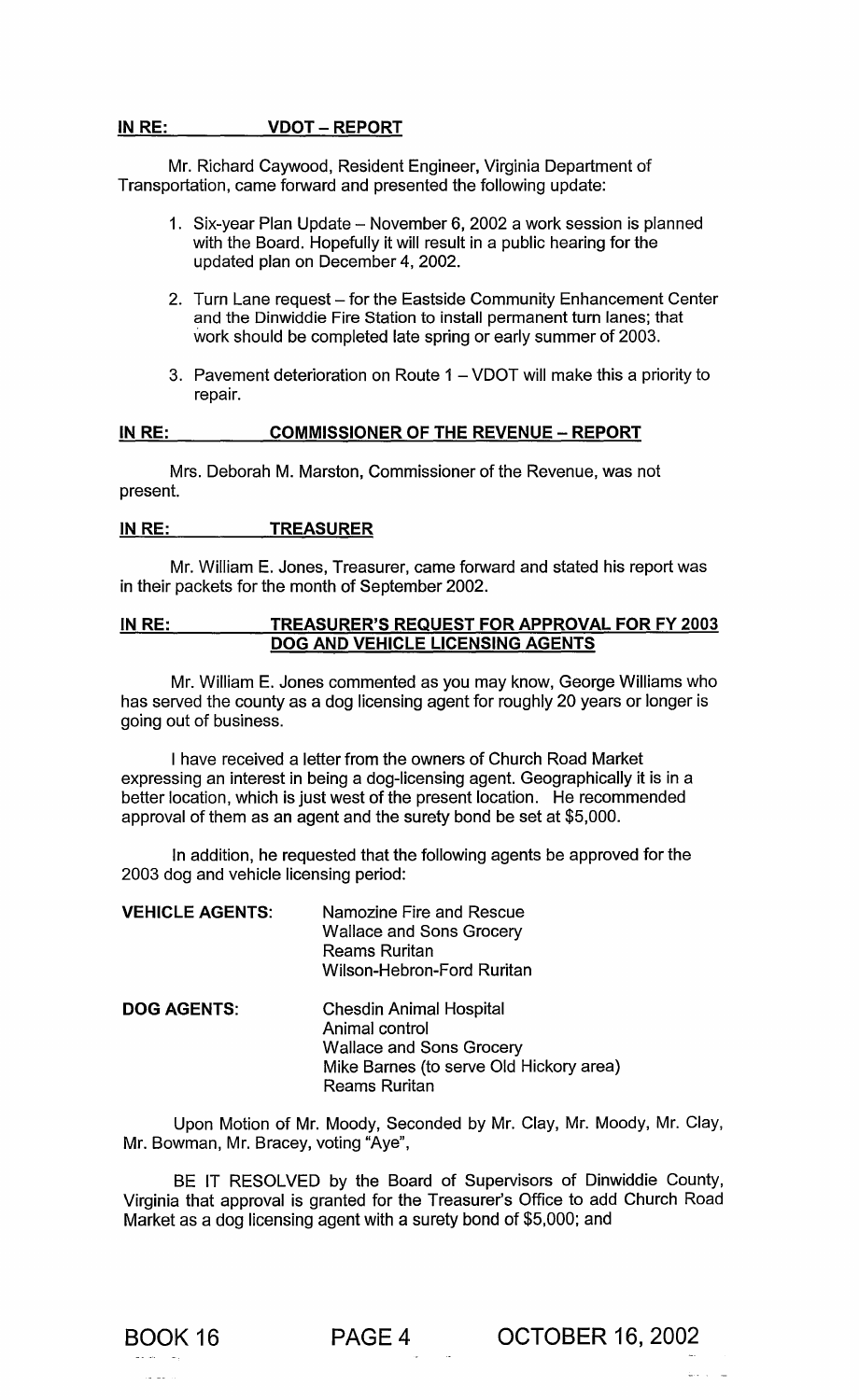BE IT FURTHER RESOLVED by the Board of Supervisors of Dinwiddie County, Virginia that approval is granted for the Treasurer's Office to use the above listed agents for the sale of vehicle and dog licenses.

[\_~' I L\_~. <sup>j</sup>

# **IN RE: COMMONWEALTH ATTORNEY - REPORT**

Mr. T. O. Rainey, III, Commonwealth Attorney, was not present because his Mother passed away.

# **IN RE:** SHERIFF'S DEPARTMENT - REPORT

Mr. Donald Adams, Investigator, came forward and presented the report for the month of September 2002 for the Sheriff's Department. He reported that the Sheriff is working on the speeders in Virginia Hills Subdivision.

# IN RE: AUTHORIZATION FOR SHERIFF'S DEPARTMENT TO **REPLACE VACANT COUNTY JAILOR POSITION - MR. EDWARD R. GILL, JR.**

Mr. Donald Adams stated the Sheriff is also seeking the approval of the Board to replace a vacant county position in the jail.

The County Administrator commented that the list of persons tested was included in your packets. Edward R. Gill, Jr., is the Sheriff's recommendation for the vacant position.

Upon Motion of Mr. Moody, Seconded by Mr. Bowman, Mr. Moody, Mr. Clay, Mr. Haraway, Mr. Bowman, Mr. Bracey, voting "Aye",

BE IT RESOLVED by the Board of Supervisors of Dinwiddie County, Virginia that the Sheriff's Department is authorized to hire Edward R. Gill, Jr., to fill the vacant County Jailor position with an annual salary of \$23,329.

## **IN RE: SHERIFF'S DEPARTMENT - REPORT CONT'**

The County Administrator informed the Board that there were two letters from citizens included in their packets. One letter was requesting that radar be set up to address the speeding in Virginia Hills Subdivision. The second letter deals with dogs barking which comes under the noise ordinance. The Animal Control Office has been involved in this and they have gone as far as they can legally. She stated it was her understanding that the Sheriff's Department was working on this case also. Mrs. Ralph gave Mr. Adams a copy of the letters for the Sheriff's Office.

Mr. Bracey stated he has been concerned for several years about the speeding in the school zone areas especially on Courthouse Road, Boisseau Road and Turkey Egg Road. Someone is going to get killed if something is not done. He said the Sheriff promised he would take care of the situation but he hasn't yet. Mr. Bracey also commented he didn't feel that the inmate names should be included in the jail report.

#### **IN RE:** BUILDING INSPECTOR - REPORT

Mr. Dwayne H. Abernathy, Building Inspector came forward presenting his report for the month of September 2002.

#### **IN RE: ANIMAL WARDEN - REPORT**

Mr. Steve Beville, Animal Control Officer, came forward and presented his monthly update for September 2002.

BOOK 16 PAGE 4 . **OCTOBER** 16, 2002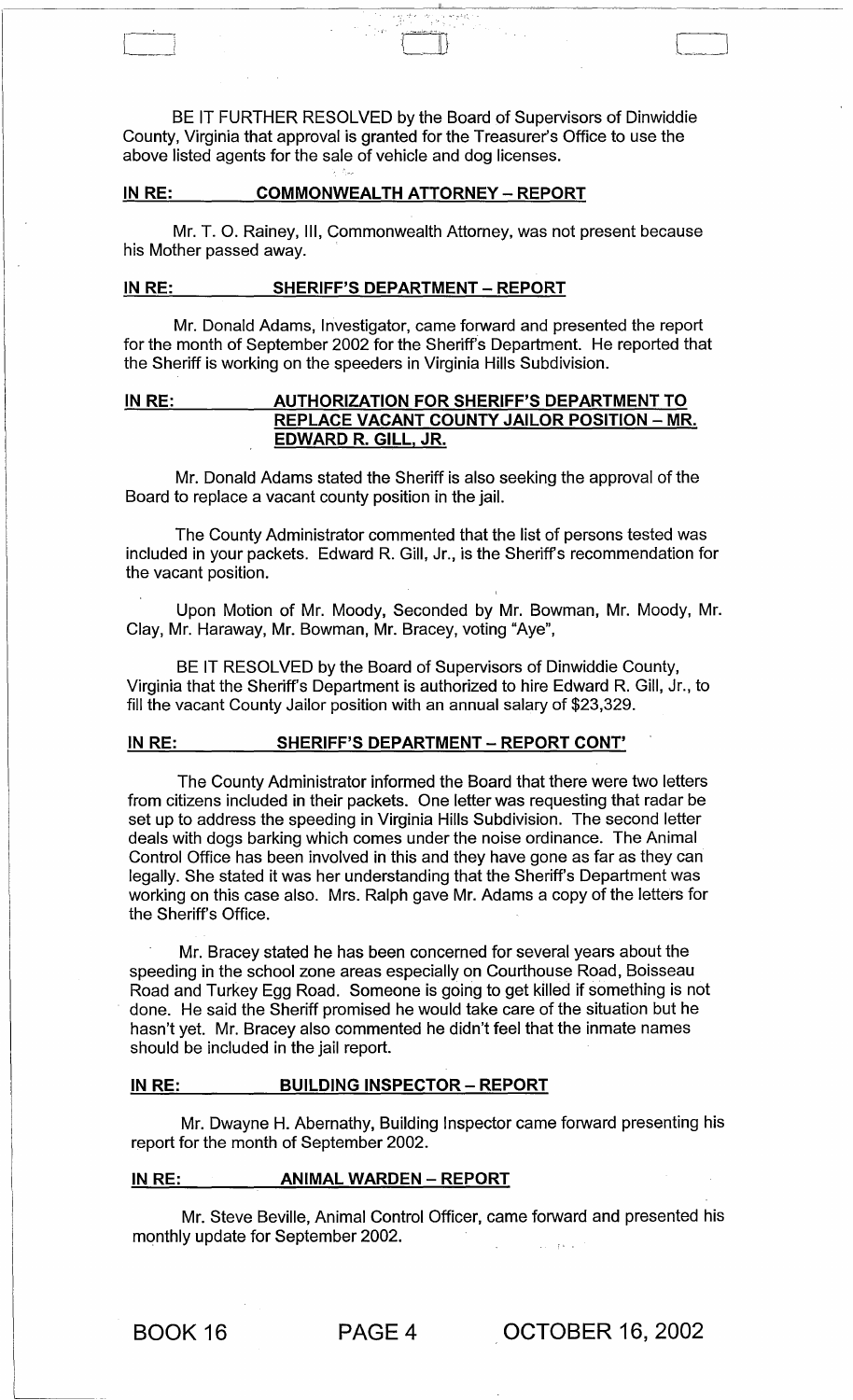The County Administrator requested that the recognition for Mrs. Mary Ellison be postponed until she can be available.

Mrs. Ralph asked Mr. Beville to briefly comment on the process followed in reference to vicious dogs, which relates to the article in the newspaper concerning the dog bite incident.

Mr. Beville commented when they respond to a vicious dog call they have to abide by the State and County Code. For example, if the dog does not show any aggressive behavior when we answer the call it is difficult to say it is vicious. If the dog barks when a neighbor comes into the yard or a child in the next yard comes near it that is not a vicious dog. If a dog chases someone or tries to bite him or her and the owner doesn't do anything about the situation then the Commonwealth Attorney suggested that the person with the complaint regarding the dog's actions send a letter to the owner. Our department will also issue a letter to the owner. If that does not alleviate the problem the person with the complaint may have the Magistrates issue a warrant against the owner of the dog. The State and County Code is almost identical. Mr. Bracey interrupted and asked Mr. Beville to please give the Magistrates a copy of the State and County Code due to an incident, which happened to him. He felt the Magistrates have not been consistent in administering these policies.

# IN RE: DIRECTOR OF PLANNING - REPORT

Mr. William C. Scheid, Director of Planning, came forward and stated they had his monthly update for September 2002 for the planning department.

# IN RE: AUTHORIZATION FOR THE CHIEF OF ADMINISTRATIVE SERVICES TO SIGN THE DISBURSEMENT REQUESTS FOR THE VIRGINIA TOBACCO INDEMNIFICATION GRANT

Mr. William C. Scheid stated the county received a Tobacco Grant for the development of an industrial park site by the spring of 2002. One of the requirements in the Agreement Letter is that the Board officially designates a person that is authorized to make disbursement requests.

The County Administrator recommended that the Chief of Administrative Services, Mrs. Glenice Townsend, be authorized to sign off on the disbursement requests. This would give us a good spread of authority here and be a way to have a review by another officer of the county.

Upon Motion of Mr. Moody, Seconded by Mr. Bowman, Mr. Moody, Mr. Clay, Mr. Haraway, Mr. Bowman, Mr. Bracey, voting "Aye",

BE IT RESOLVED by the Board of Supervisors of Dinwiddie County, Virginia that the Chief of Administrative Services is authorized to make disbursement requests under the Tobacco Indemnification Fund Grant.

# IN RE: ZONING ADMINISTRATOR/SENIOR PLANNER REPORT

Mr. David S. Thompson, Zoning Administrator/Senior Planner came forward and presented his September 2002 monthly report. He commented he inadvertently left two homes in Mr. Bowman's district off the Building Permit Activity report. The total should be 31 for the year, not 29.

# IN RE: ZONING ADMINISTRATOR/SENIOR PLANNER - TRAVEL REQUEST

Mr. David S. Thompson requested authorization to attend the VAGIS Conference October  $27 - 29$ , 2002 at Roanoke, Virginia at a cost not to exceed \$387.

BOOK 16 PAGE 5 OCTOBER 16, 2002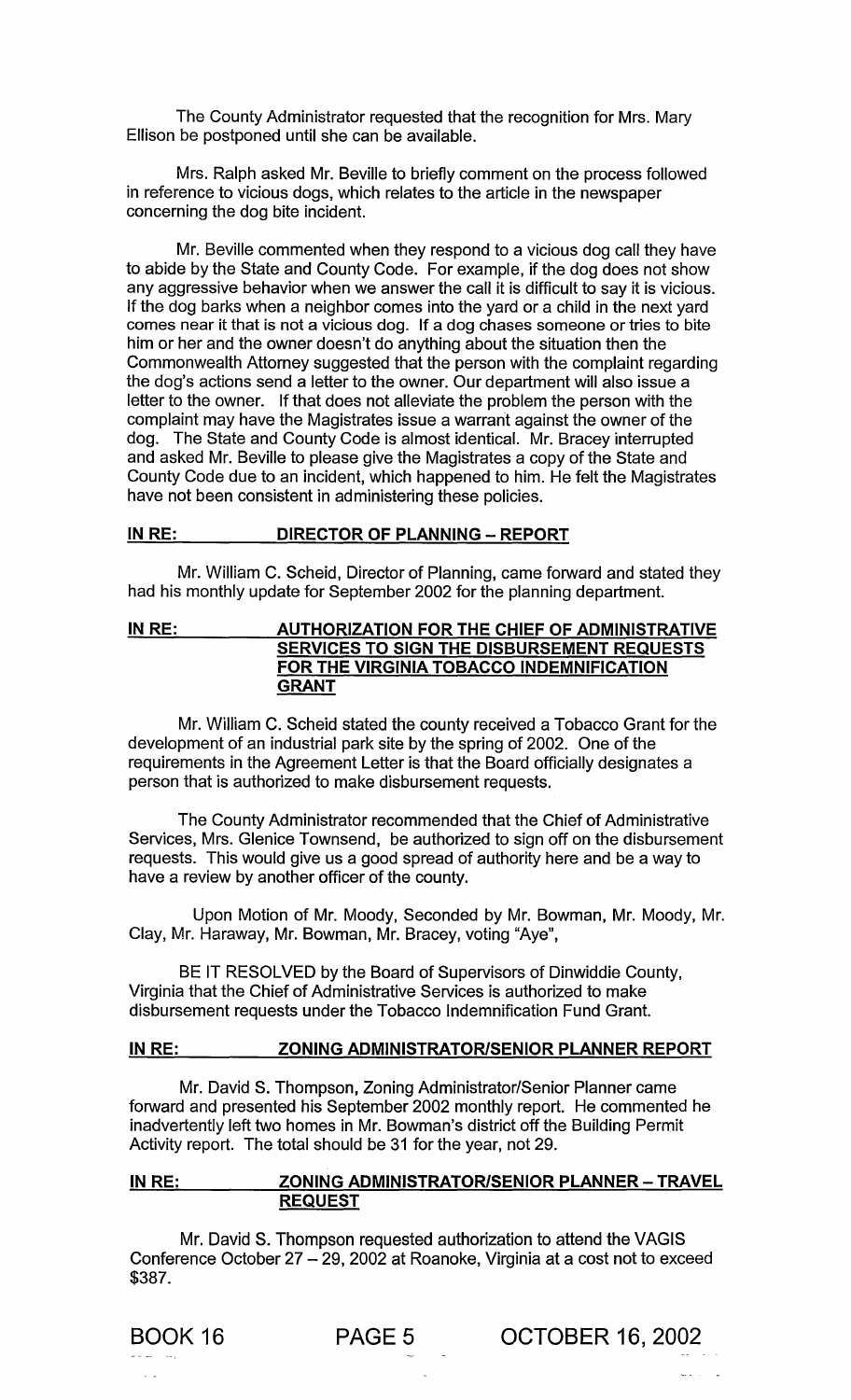Upon motion of Mr. Moody, seconded by Mr. Haraway, Mr. Clay, Mr. Haraway, Mr. Moody, Mr. Bowman, Mr. Bracey voting "Aye", authorization for Mr. David Thompson to attend the VAGIS Conference October 27 - 29, 2002 at Roanoke, Virginia at a cost not to exceed \$387 is approved.

 $\Box$ 

#### IN RE: CODE COMPLIANCE OFFICER

Mr. David S. Thompson also presented the Code Compliance Officer's report for September 2002.

# IN RE: SOCIAL SERVICES - REPORT

Ms. Peggy McElveen, Director, Social Services Department, came forward and stated she had nothing important to report.

#### IN RE: PARKS AND RECREATION - REPORT

Mr. Timothy C. Smith, Director of Parks and Recreation, came forward and presented his September 2002 monthly report. He added the flea market for the Dinwiddie Diamonds was very successful. They had 73 vendors and raised a little over \$1,200.

# IN RE: WASTE MANAGEMENT - REPORT

Mr. Dennis King, Director of Waste Management came forward and presented his report for September 2002.

#### IN RE: PUBLIC SAFETY OFFICER - REPORT

Mr. David M. Jolly, Public Safety Officer, came forward and presented his report for September 2002. He also reported that the brake work that was done on the Ford VFD fire truck was covered under Pierces' twelve-month warranty and they are going to refund \$919 to the county.

Mr. Jolly commented that he had provided the additional information the Board requested on revenue recovery in their packets and he would like to get their feed back before the public hearing. Mr. Haraway pointed out that the report indicated that there were fewer calls between midnight and 6:00 A.M. and that is what he anticipated.

Mr. Bowman asked Mr. Jolly to find out how many calls Namozine made yearly to Central State Hospital. Mr. Jolly replied he would.

# IN RE: \_ \_ \_ \_ COMMUNICATIONS SUPERVISOR - REPORT

Ms. Denise Absher, Communications Supervisor, came forward to present an update for September 2002.

## IN RE: **AUTHORIZATION TO ISSUE REQUEST FOR** PROPOSALS FOR COMPUTER AIDED DISPATCH SYSTEM - E-911 COMMUNICATIONS CENTER

Ms. Denise Absher requested authorization to issue a request for proposals for a Computer Aided Dispatch System (CAD). She stated she would like to have the RFP completed and reviewed by the County Administrator and legal counsel by the end of the month. The consultant for the State Wireless Board will assist us in writing the CAD RFP for the county.

Upon Motion of Mr. Moody, Seconded by Mr. Haraway, Mr. Moody, Mr. Clay, Mr. Haraway, Mr. Bowman, Mr. Bracey, voting "Aye", authorization was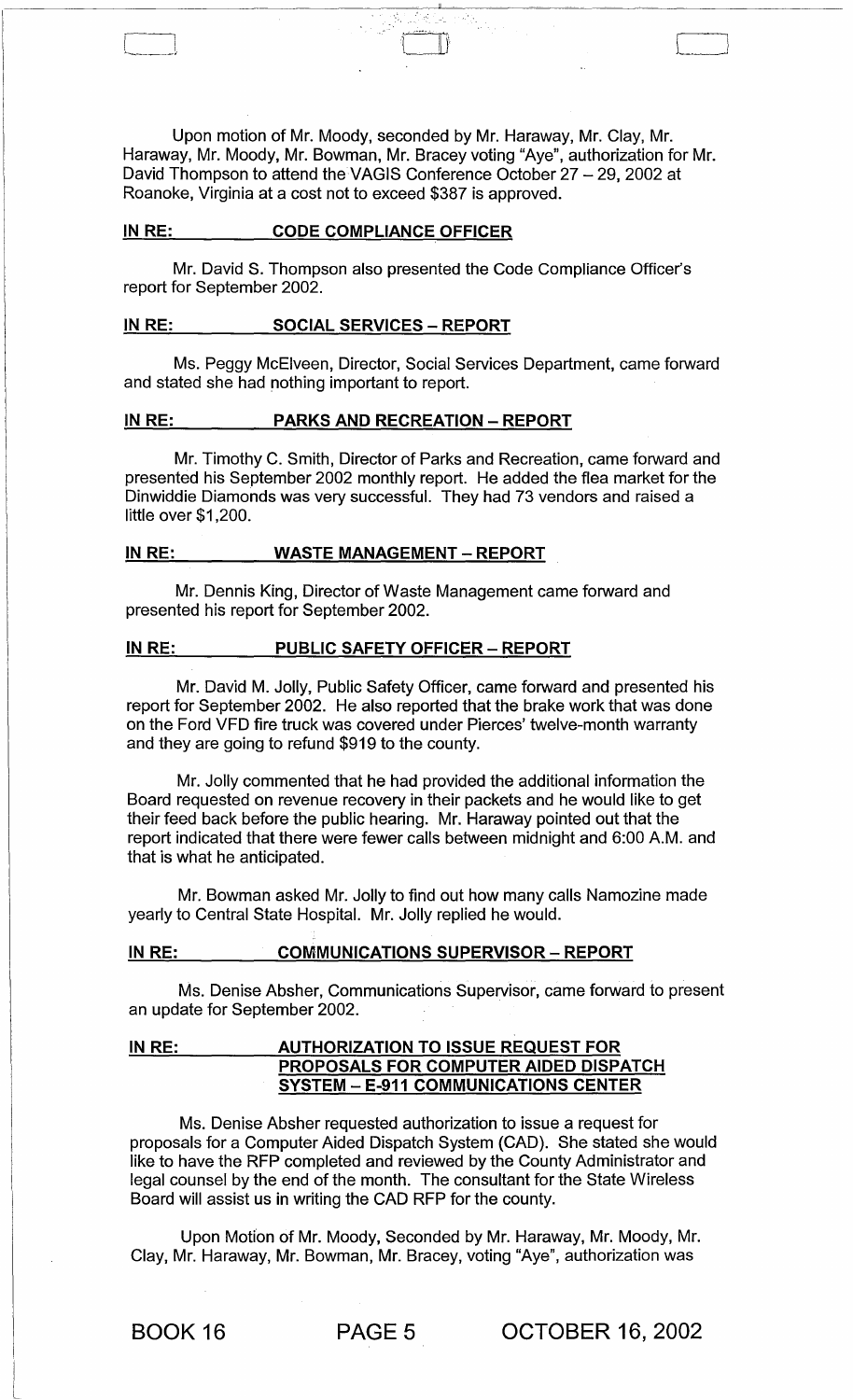granted to the Communications Supervisor to issue an RFP for a Computer Aided Dispatch System (CAD) for the Communications Center.

# IN RE: COUNTY ATTORNEY - REPORT

Mr. Jack Catlett, County Attorney, stated he had nothing to report.

# IN RE: BUILDINGS AND GROUNDS - REPORT

Mr. Donald Faison, Buildings and Grounds Superintendent, came forward and stated he provided his monthly update for September 2002 in the Board packages.

# IN RE: NORTHSIDE ROOF - BID TO REPAIR NORTH WING & CAFETERIA

Mr. Donald Faison stated the bid he presented to the Board last month for the roof at Northside from Wall Sheet Metal, was \$14,000. The projected study from the Consultant for the School Board will not be completed until December 2002. We have had three rains since then and water is going into the building. In order to preserve the building for future use he recommended proceeding with the work.

The County Administrator commented, we thought the study would be completed sometime this month. However, the School Superintendent does not expect it until probably the first of December. Northside's use was included in the study and that is why action was postponed.

Mr. Bracey commented that he didn't feel it would hurt to wait 20 or 30 more days to make a decision to spend that much money to repair the roof, when there is a possibility that a new roof will be needed.

Mr. Faison stated he is concerned because we are going into the winter season and there is a possibility of major damage to the building if we don't at least repair the roof.

Mrs. Ralph explained if the Board wants to put the full roof on the building it would have to be put back into the CIP. The full roof was removed and there is only \$20,000 in the CIP for repairs to the roof this year. So priorities would have to be reworked if that was what they wanted to do.

Discussion continued and Mr. Bracey suggested that action be postponed until more information could be obtained so that the Board can make a good sound decision.

# IN RE: CRATER JUVENILE DETENTION HOME SERVICE AGREEMENT

The County Administrator stated she had included in their Board packets the new service agreement and tried to outline the major changes. Mrs. Ralph pointed out some of the proposed changes to the service agreement to include the following:

- 1. The budget shall continue to be allocated on a combination of population and usage (50% population and 50% usage).
- 2. The population estimates will be updated every 3 years using estimates provided by the Weldon Cooper Center.
- 3. The bed allocation is based on the same formula and shall also be adjusted every three years (using the third year population and the average usage over the last 3 years). Dinwiddie County is allocated 4 bed spaces. Any usage above the locality's allocated number of beds and above the capacity of the Center

BOOK 16 **PAGE 6** OCTOBER 16, 2002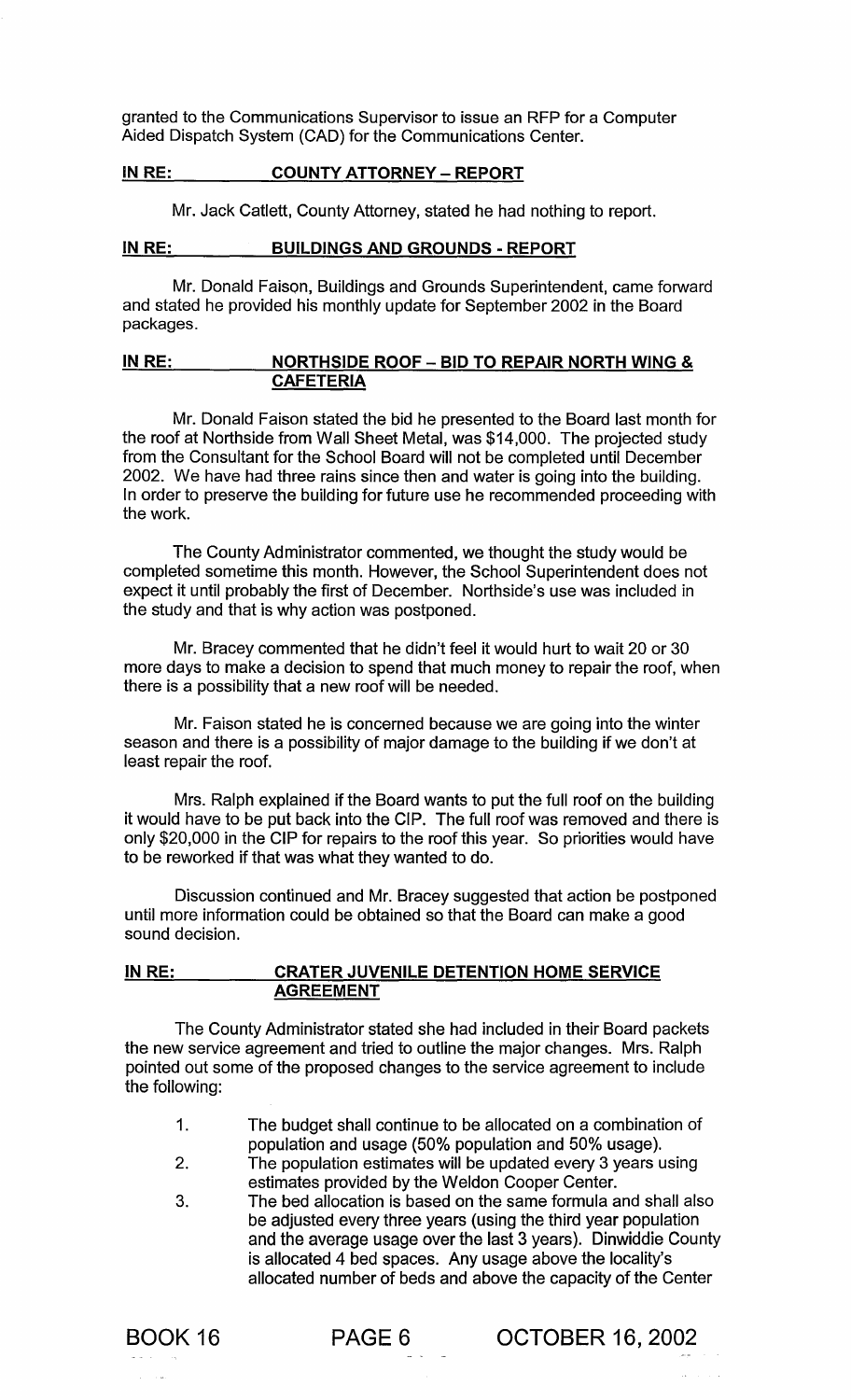is billed directly to the using member. Prior to this year, all members were sharing in external costs.

4. Withdrawal from the Commission – No withdrawal is allowed as long as debt is outstanding. This agreement provides for debt to be incurred up to \$1 million without returning to the Commission Boards and Councils for approval. To meet the recent compliance issues from the Board of Juvenile Justice, the Commission is securing a capital improvements loan in the amount of \$500,000. The major items include a modular classroom, generator, sprinkler system, and other fire and safety improvements.

Mrs. Ralph stated the most beneficial amendment to us and to other localities that do not have a large bed usage is that, now, that member jurisdiction is responsible for their own external detention costs. Whenever a jurisdiction exceeds their allocated number of beds in the center and they have to send juveniles to other locations; then they are responsible for those costs. Up to this point all the localities had to share in those costs so that is a significant and beneficial change for us. There was also a correction in our allocated number of bed spaces. It is 4 instead of 5, which will decrease our cost.

The County Attorney has reviewed the agreement. There were a couple of minor changes recommended by counsel but there is no big significant change to the agreement itself. Those changes will be made to the agreement before it is signed. Mrs. Ralph recommended approval of the amended agreement as presented.

Mr. Andrew F. Brown, Jr., Executive Director of the Crater Youth Care Commission came forward commenting Petersburg City Council and Hopewell City Council have endorsed the agreement. He appealed to the Board to endorse the agreement also. The purpose of the agreement is to formalize the operational agreement in the event that we need to borrow funds for capital improvement projects. The Department of Juvenile Justice in view of the significant overcrowding placed the facility on probation. However, a capital improvement program has been developed and the Department of Juvenile Justice has removed the probationary status.

The County Administrator complimented Mr. Brown and his staff on what they did to bring the facility out of that probationary period. Continuing, she stated the capital improvements as Mr. Brown described are a necessary part of that and we have to go forward with them.

Upon Motion of Mr. Moody, Seconded by Mr. Clay, Mr. Moody, Mr. Clay, Mr. Haraway, Mr. Bowman, Mr. Bracey, voting "Aye",

BE IT RESOLVED by the Board of Supervisors of Dinwiddie County, Virginia, that the County Administrator was authorized to sign the Crater Juvenile Detention Home Service Agreement with the two amendments recommended by the County Attorney.

## IN RE: APPOINTMENT OF ASSISTANT COUNTY ADMINISTRATOR - MR. KEVIN MASSENGILL

Upon Motion of Mr. Haraway, Seconded by Mr. Clay, Mr. Moody, Mr. Clay, Mr. Haraway, Mr. Bowman, Mr. Bracey voting "Aye",

BE IT RESOLVED by the Board of Supervisors of Dinwiddie County, Virginia, that Mr. Kevin Massengill be appointed to the position of Assistant County Administrator at Grade 20, Step A, at a salary of \$53,860, effective November 4, 2002.

,'" "

BOOK 16 PAGE 6 OCTOBER 16, 2002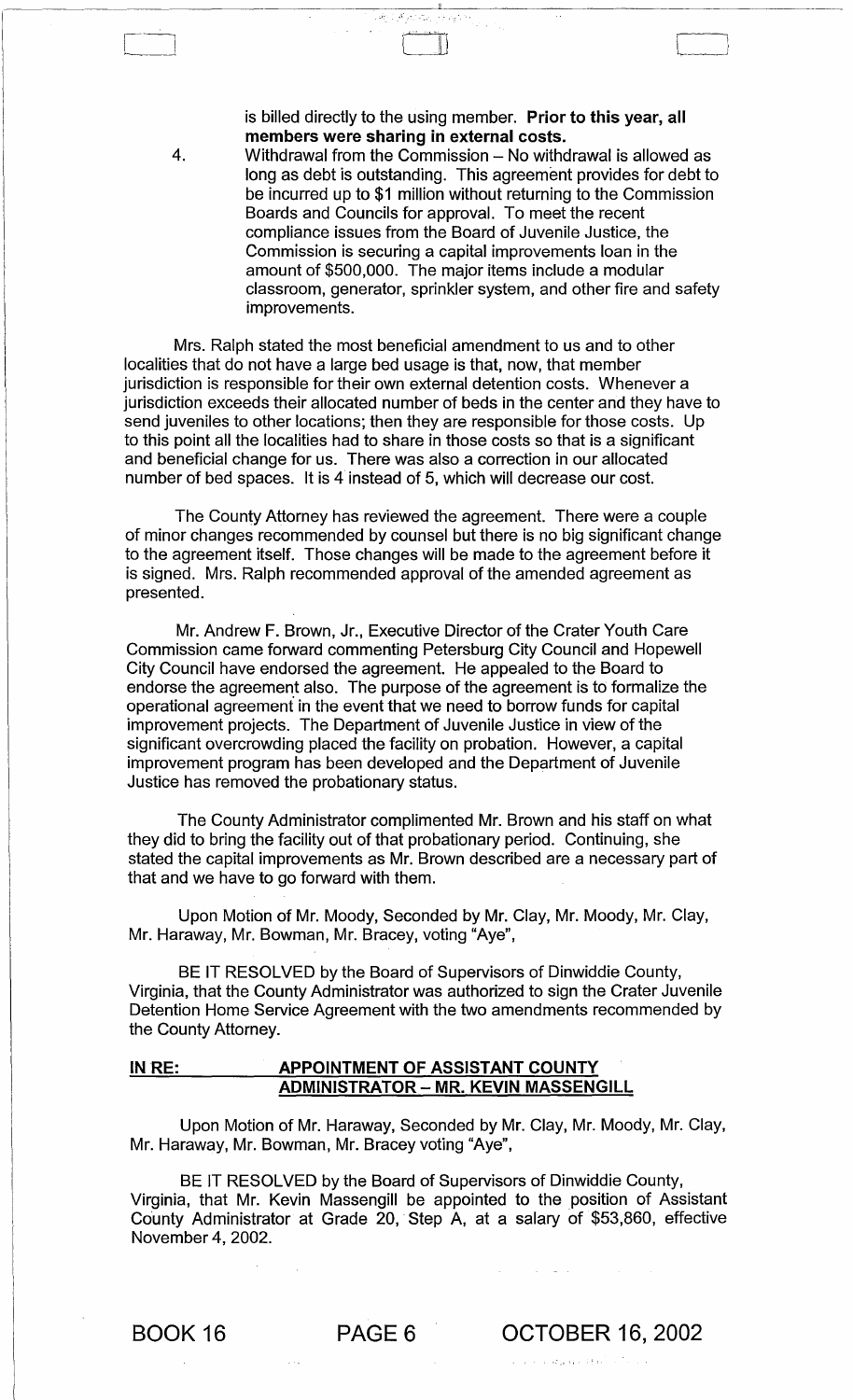# IN RE: AUTHORIZATION TO SIGN LETTER OF AGREEMENT FOR COUNTY WEB SITE

Ms. Cathy Carwile, Information Technology Manager, stated at this point the web site is almost completed.

I am pleased to advise you that work on the Dinwiddie County Web-Site is almost complete. Constitutional Officers and Department Heads have been provided with a copy of the proposed design for their department and have been encouraged to offer suggestions and to provide additional information they would like to see incorporated into the site. The site will continue to be a "work in progress" as we identify additional information and resources that may be of benefit to our community.

The current design is intended to provide information such as:

- services provided by the various governmental agencies in the county
- meeting dates, agendas, and minutes
- public notices and employment opportunities
- forms building permit applications and site plans, employment applications, etc.
- recreational opportunities
- boards and commissions serving the county
- economic development
- links to area, state and federal agencies

The Virginia Department of Information Technology, our current provider of Internet access and e-mail, can provide the web hosting services necessary to launch the site. Based on our current needs, they can provide "Basic Web Hosting Services" at no cost. DIT does, however, reserve the right to charge for services in the future based upon additional services required as our website evolves or as they make changes to their pricing structure.

To proceed with the project, I request your authorization to sign a Letter of Agreement (copy attached) with the Virginia Department of Information Technology. Upon your approval, I will begin implementing final changes, complete the testing and anticipate having the site live on the web by mid November.

If you would like to review the content of the site I can arrange a demonstration or provide it in print or on compact disk.

Upon Motion of Mr. Clay, Seconded by Mr. Haraway, Mr. Moody, Mr. Clay, Mr. Haraway, Mr. Bowman, Mr. Bracey, voting "Aye",

BE IT RESOLVED by the Board of Supervisors of Dinwiddie County, Virginia that the Information Technology Manager is authorized to proceed with the web site development and sign the Letter of Agreement with the Virginia Department of Technology as presented.

# IN RE: AUTHORIZATION TO ADVERTISE PUBLIC HEARING TO PERMIT AN EXCEPTION TO HUNTING WITH RIFLES

Mrs. Ralph stated she was contacted by an individual who is handicapped that wants to participate in the black powder-hunting season. By our Code, the only way he can hunt is in a stand above the ground and that is impossible for him to do. He contacted the game warden and wanted to know if there is anyway that the County could accommodate him under the American Disabilities Act. The County Attorney, after researching, is recommending we make a special exception to the ordinance for those individuals who possess the special permit for hunting under Section 29.1-521.3 under the Code of Virginia. It will take 60 days to hold a public hearing for the amendment to the County Code and by that time the hunting season will be over. She stated the gentleman does

BOOK 16 **PAGE 7** OCTOBER 16, 2002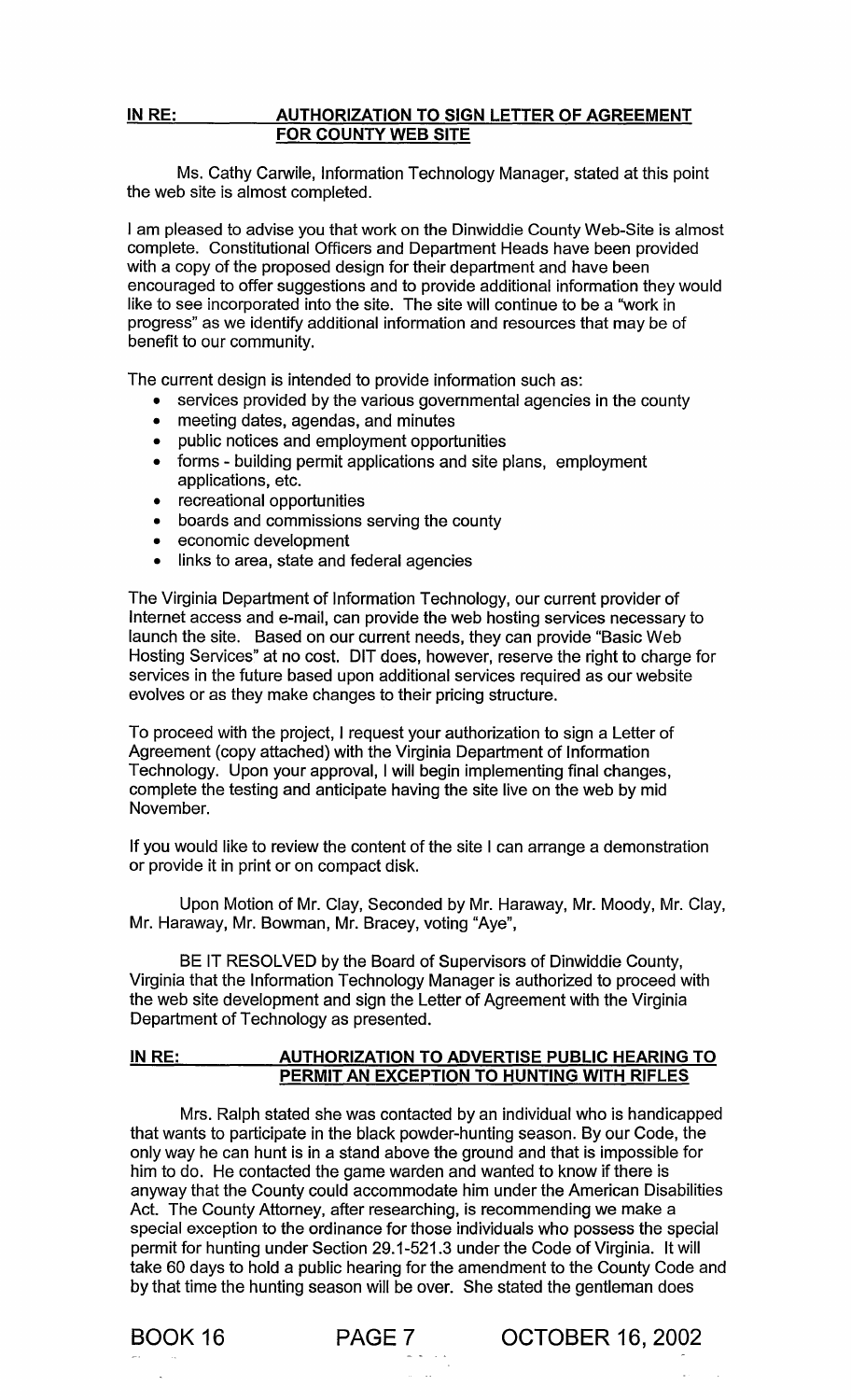possess this permit, which requires a medical doctor's written statement verifying his disability. Mrs. Ralph stated she would ask the Game Warden to make a special exception for this individual until we can adopt the amendment. She requested authorization to advertise the following ordinance for public hearing.

"\ j --

~---~~~~~~-~~-----------:----------'~--

AN ORDINANCE TO AMEND SECTION 15-3 OF THE CODE OF THE COUNTY OF DINWIDDIE, VIRGINIA TO PERMIT AN EXCEPTION FOR THE PHYSICALLY DISABLED TO HUNTING WITH RIFLES

BE IT ORDAINED BY THE BOARD OF SUPERVISORS of the County of Dinwiddie, that Section 15-3 of the Code of the County of Dinwiddie, Virginia be amended and reenacted to read as follows:

Sec. 15-3. Hunting with certain rifles prohibited; exceptions.

It shall be unlawful and a class 3 misdemeanor for any person to hunt with a rifle of a caliber larger than .22 in the county, except in the hunting of groundhogs (woodchucks) between March 1 and August 31; however, this section shall not apply and does specifically exempt from the above provisions the hunting of game species with a muzzle-loading rifle during the prescribed open seasons for the hunting of game species as established by the Commission of Game and Inland Fisheries; provided, however, unless such person holds a valid permit issued under § 29-521.3 of the Code of Virginia that the use of such muzzle-loading rifle in the hunting of deer may only be from a stand located at least ten (10) feet in elevation above the ground; and "accelerator" cartridges is strictly prohibited from use in conjunction with said muzzle-loading weapons.

Upon Motion of Mr. Moody, Seconded by Mr. Clay, Mr. Moody, Mr. Clay, Mr. Haraway, Mr. Bowman, Mr. Bracey, voting "Aye", Mr. Bowman "Abstaining",

BE IT RESOLVED by the Board of Supervisors of Dinwiddie County, Virginia that authorization is granted for the Administrative Staff to proceed with the advertising of a Public Hearing for the Ordinance to permit an exception for the physically disabled to hunt with rifles.

Mr. Bowman requested that the County Attorney investigate the possibility of adding a hunting class requirement to the County Code before a person is allowed this special exception. He went on to describe instances where people shoot near homes and he is concerned about whether they are properly trained. The Board agreed to go on with this public hearing and look into Mr. Bowman's concerns for future consideration.

#### IN  $RE:$  BRAC COMMISSION - REQUEST FOR FUNDING  $\sim$

The County Administrator stated a letter from the BRAC Committee was enclosed in your packets requesting a portion of the funding we have been discussing for the consultant for the BRAC review. This is part of the money the County would be budgeting for next year. Senator Randy Forbes is working on the legislative side to protect our interests and the committee feels they need to move forward with the consultant immediately. The BRAC Committee is requesting \$11,000 and it will be part of the \$22,266.50 they would have asked for in next years budget. The request today is to allocate \$11,000 towards the consultant for the BRAC review. Mr. Haraway commented on the contribution that Fort Lee makes to the community.

Upon Motion of Mr. Haraway, Seconded by Mr. Clay, Mr. Moody, Mr. Clay, Mr. Haraway, Mr. Bowman, Mr. Bracey, voting "Aye",

BOOK 16 PAGE 7 OCTOBER 16, 2002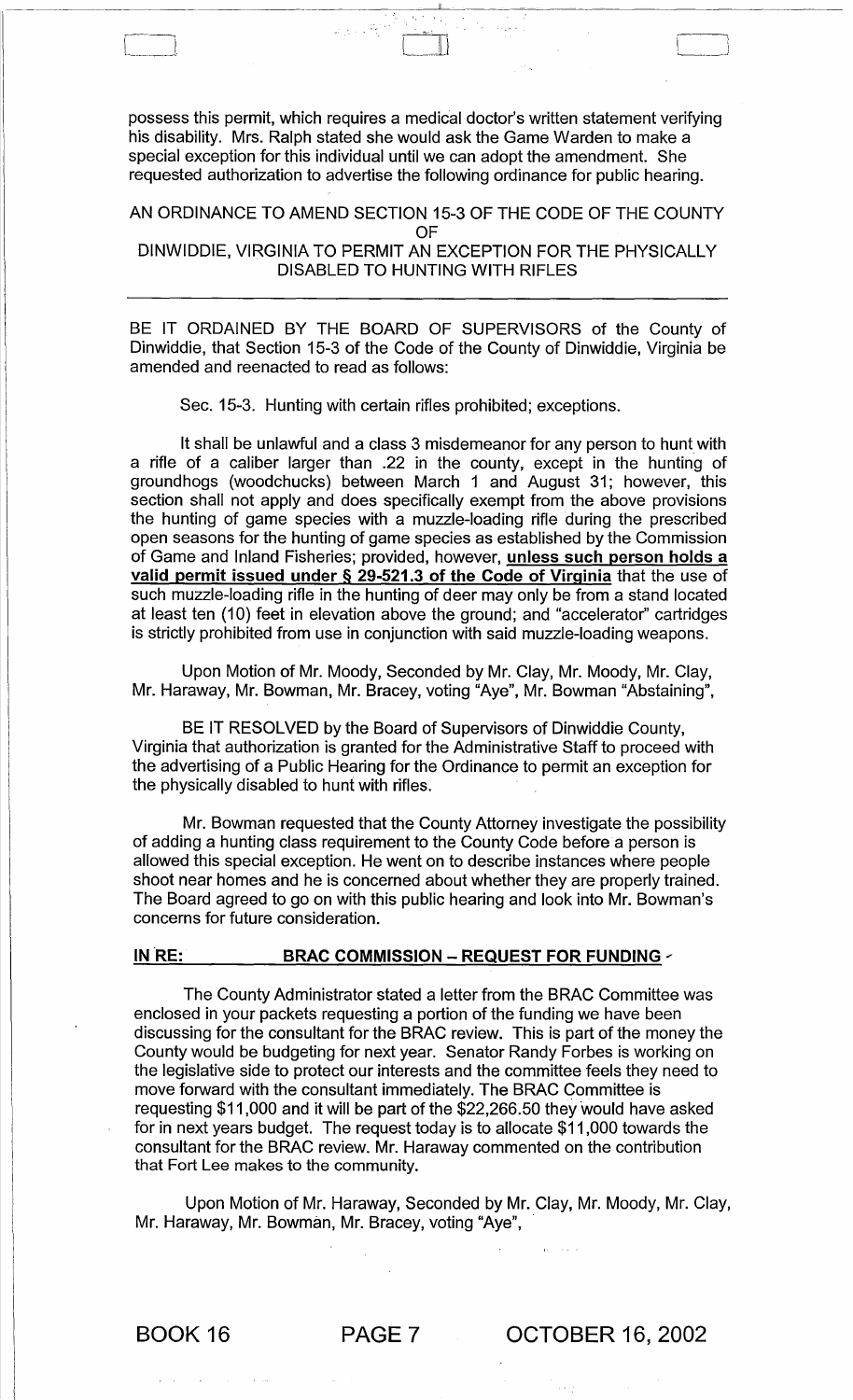BE IT RESOLVED that the Board of Supervisors of Dinwiddie County, Virginia allocated \$11,000 from the undesignated fund balance for the consultant for the BRAC review.

#### IN RE: COUNTY ADMINISTRATOR COMMENTS

- 1. Enclosed in your packets was a list of the items we discussed at the Board retreat. She requested that they review the list and let her know if there were any changes needed.
- 2. This meeting will be continued until Wednesday, October 30,2002 at 7:30 P.M. for the public hearing on Revenue Recovery.

#### IN RE: AUTHORIZATION FOR SHERIFF TO ERECT A TEMPORARY DIRECTIONAL SIGN

Mr. Bowman commented he would like to address the Sheriff's sign issue, if this is the proper time. People in distress don't have time to stop and ask for directions. He stated he would like to see the sign put up temporarily until a permanent uniform sign can be installed. He commented he would make a motion to that effect. Mr. Bracey stated he felt the sign was a political issue and Administration is looking into having uniform signs made. Mr. Haraway said he would not be opposed if the Sheriff removed his name from the sign. Mr. Clay stated the only objection he had was that the sign had the Sheriff's name on it also.

Mr. Bowman amended his motion to allow the Sheriff to install the temporary directional sign if the Sheriffs name is removed from the sign.

The motion was seconded by Mr. Haraway, Mr. Moody, Mr. Clay, Mr. Haraway, Mr. Bowman voting "Aye", Mr. Bracey voting "Nay", the Sheriff was authorized to erect the directional sign temporarily if his name is removed before it is installed.

#### IN RE: BOARD MEMBER COMMENTS

- Mr. Clay He stated he is concerned about spending \$14,000 and waiting 2 or 3 weeks to put the roof on Northside. Mr. Bracey commented he felt the money would be wasted if the roof is put on and the building is not used or if it is used and a new roof is installed. Mr. Clay agreed.
- Mr. Moody No Comments

Mr. Bracey He complimented Mr. Art Mead the facilitator for the Board retreat. Mr. Meade did a great job and so did the staff. It was the best one he has attended.

> He stated the Jail report reflects a rise in the population again. He requested Staff to check and make sure that State inmates are being processed out as soon as possible.

Is there an organization in the County that deals or works with "Children at Risk"? Mrs. Peggy McElveen responded that the Comprehensive Services Act requires each County to have a County Policies and Planning Team that consist of 5 mandatory agencies and some others too. The Line Staff review cases and then it is brought to the management team for approval if funding is needed. If someone wants to make a referral they can contact me at the Social Services Department. Mr. Bracey commented he was at a meeting and the subject was brought up and he was not aware of the organization.

BOOK 16

PAGE 8 OCTOBER 16, 2002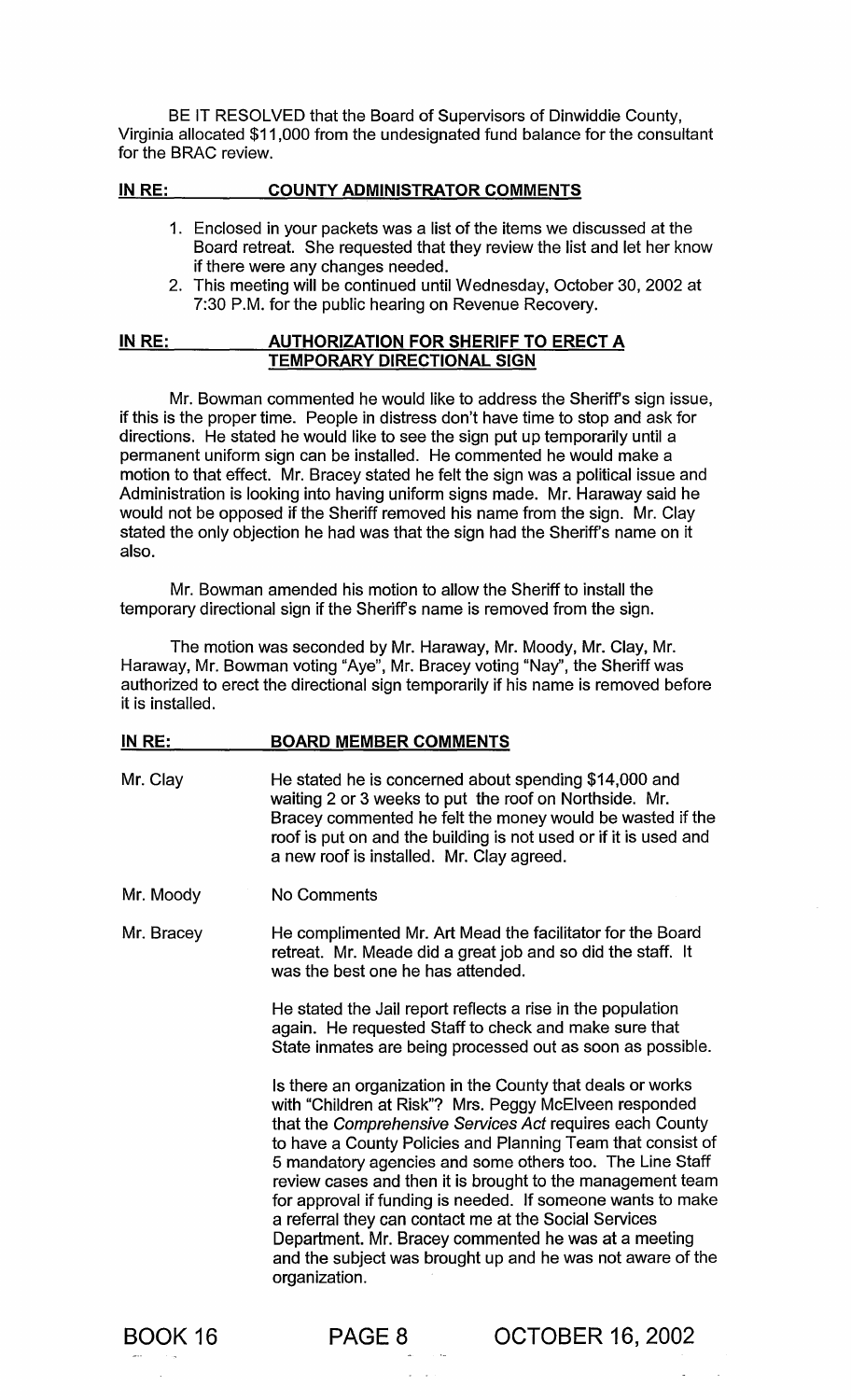Mrs. Ann Scarborough thanked the Board for having their retreat here in the County rather than going out of the County to another location.

 $\mathcal{L}^{\text{max}}_{\text{c}}$  ,  $\mathcal{L}^{\text{max}}_{\text{c}}$  ,  $\mathcal{L}^{\text{max}}_{\text{c}}$  ,  $\mathcal{L}^{\text{max}}_{\text{c}}$ 

# INRE: CLOSED SESSION

 $\mathbf{I}$  ) is the interval of  $\mathbf{I}$  (i.e.,  $\mathbf{I}$ 

Mr. Clay stated I move to close this meeting in order to discuss matters exempt under section:

Personnel Matters - §2.2-3711 A. 1 of the Code of Virginia Building Inspection; and Constitutional Officers Personnel

Consultation with Legal Counsel - §2.2-3711 A. 7 of the Code of Virginia - Waste Management Contract

Mr. Haraway seconded the motion. Mr. Moody, Mr. Clay, Mr. Haraway, Mr. Bowman, Mr. Bracey, voting "Aye", the Board moved into the Closed Meeting at 3:55 P.M.

A vote having been made and approved the meeting reconvened into Open Session at 4:32 P.M.

#### IN RE: CERTIFICATION

Whereas, this Board convened in a closed meeting under § 2.2-3711 A.1 Personnel - Building Inspection; and Constitutional Officers Personnel § 2.2-3711 A.7, Consultation with Legal Counsel - Waste Management Contract

And whereas, no member has made a statement that there was a departure from the lawful purpose of such closed meeting or the matters identified in the motion were discussed.

Now be it certified, that only those matters as were identified in the motion were heard, discussed or considered in the meeting.

Upon Motion of Mr. Clay, Seconded by Mr. Haraway, Mr. Clay, Mr. Haraway, Mr. Moody, Mr. Bowman, Mr. Bracey, voting "Aye", this Certification Resolution was adopted.

IN RE: AUTHORIZATION TO ADVERTISE ASSISTANT BUILDING INSPECTOR POSITION AND HIRE PART-TIME HELP

Upon motion of Mr. Clay, seconded by Mr. Haraway, Mr. Bowman, Mr. Clay, Mr. Haraway, Mr. Bracey voting "Aye", authorization is granted for Administration to advertise the position of Assistant Building Inspector and hire a part-time person until the position can be filled.

# IN RE: PRIVATIZATION OF WASTE MANAGEMENT OPERATION

Upon motion of Mr. Clay, seconded by Mr. Haraway, Mr. Clay, Mr. Haraway, Mr. Bowman, Mr. Bracey voting "Aye",

BE IT RESOLVED by the Board of Supervisors of Dinwiddie County, Virginia that Administration is authorized to seek proposals to investigate the cost-efficiency of privatization of the waste management operation.

#### IN RE: INFORMATION IN BOARD PACKET OR DISTRIBUTED

- 1. Letter from "Justice for Megan" Director - Informing VDOT, Sheriff, and the Administration Office of a public march on October 19, 2002
- 2. Virginia's Gateway Region - Report for August and September

BOOK 16

PAGE 8 OCTOBER 16, 2002